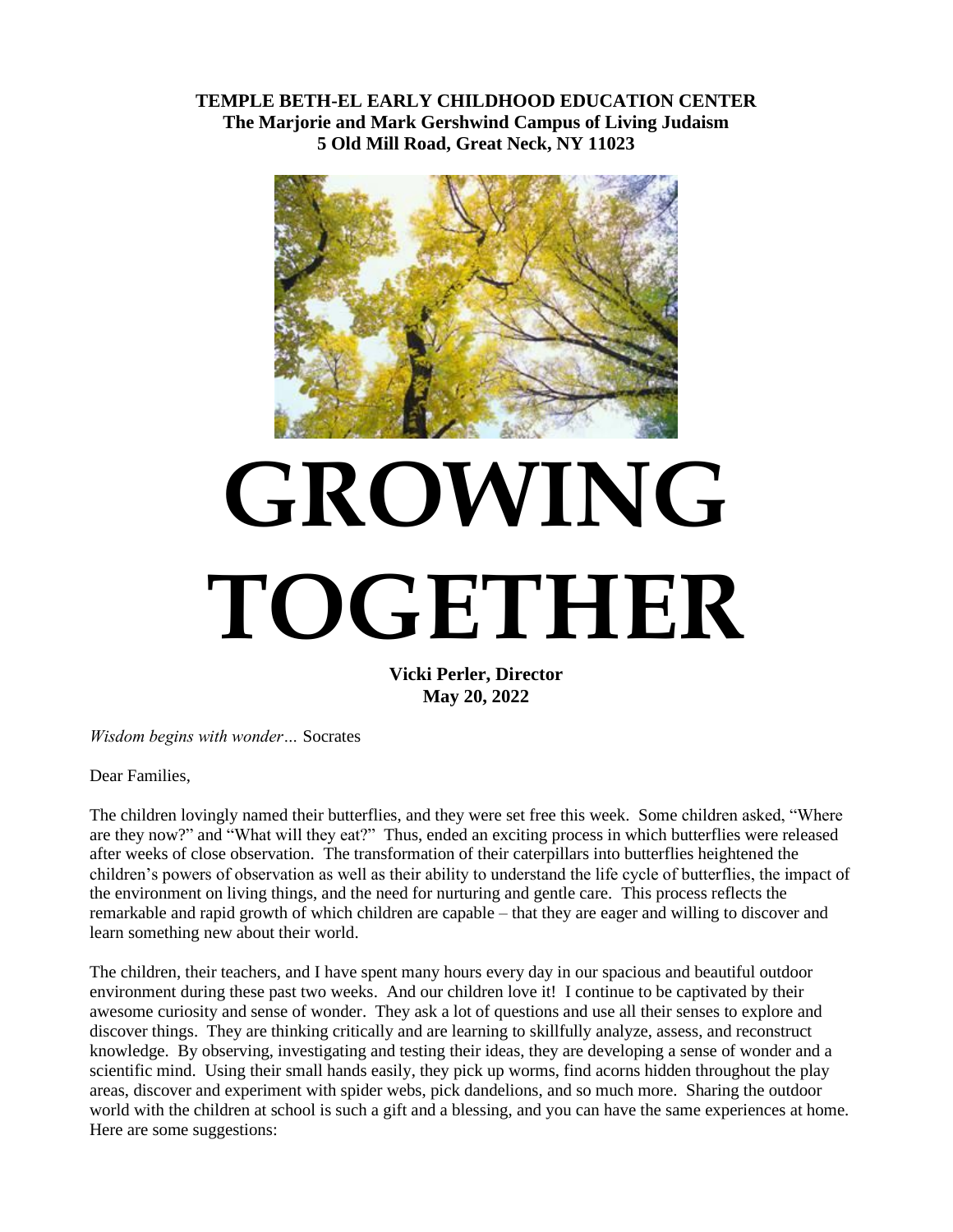#### **Ways for Parents to Help Children Explore Science Concepts in Everyday Life**

#### **Animals**

Watch a spider spin its web. Look for animal tracks in the mud. Act out how different animals move. Dig up some worms and feel them. Lift a big rock or piece of wood to see what lives under it.

#### **Weather**

Watch the sky. Read a thermometer. Fly a kite in the wind. Splash around in puddles.

#### **Energy and Conservation**

Replace flashlight batteries. Experiment with magnets. Recycle household materials. Black things warm up in the sun. White things don't.

#### **Earth and Space**

Observe changes in the moon's shape in the sky. Collect rocks and group the ones that are similar. See how shadows change during the day. Point out bright and/or colored stars and planets.

#### **Plants**

Plant seeds or small seedlings. Care for house plants. Examine parts of a flower. Smell them. Identify trees. Identify poison ivy.

#### **Physical and Chemical Properties**

Measure and mix ingredients while cooking. Sink and float toys in the tub. Make and play musical instruments. Make soap bubbles. Sort objects (leaves, shells, rocks).

Stop, look, and listen to the sights and sounds around. Pick a dandelion, watch the butterfly in the garden, or listen to bird calls with your child. As you observe, explore materials, and express your thoughts, you and your child will discover the wonders of the world together.

*Shabbat Shalom Vicki* 

## **HAPPENINGS & DATES TO REMEMBER**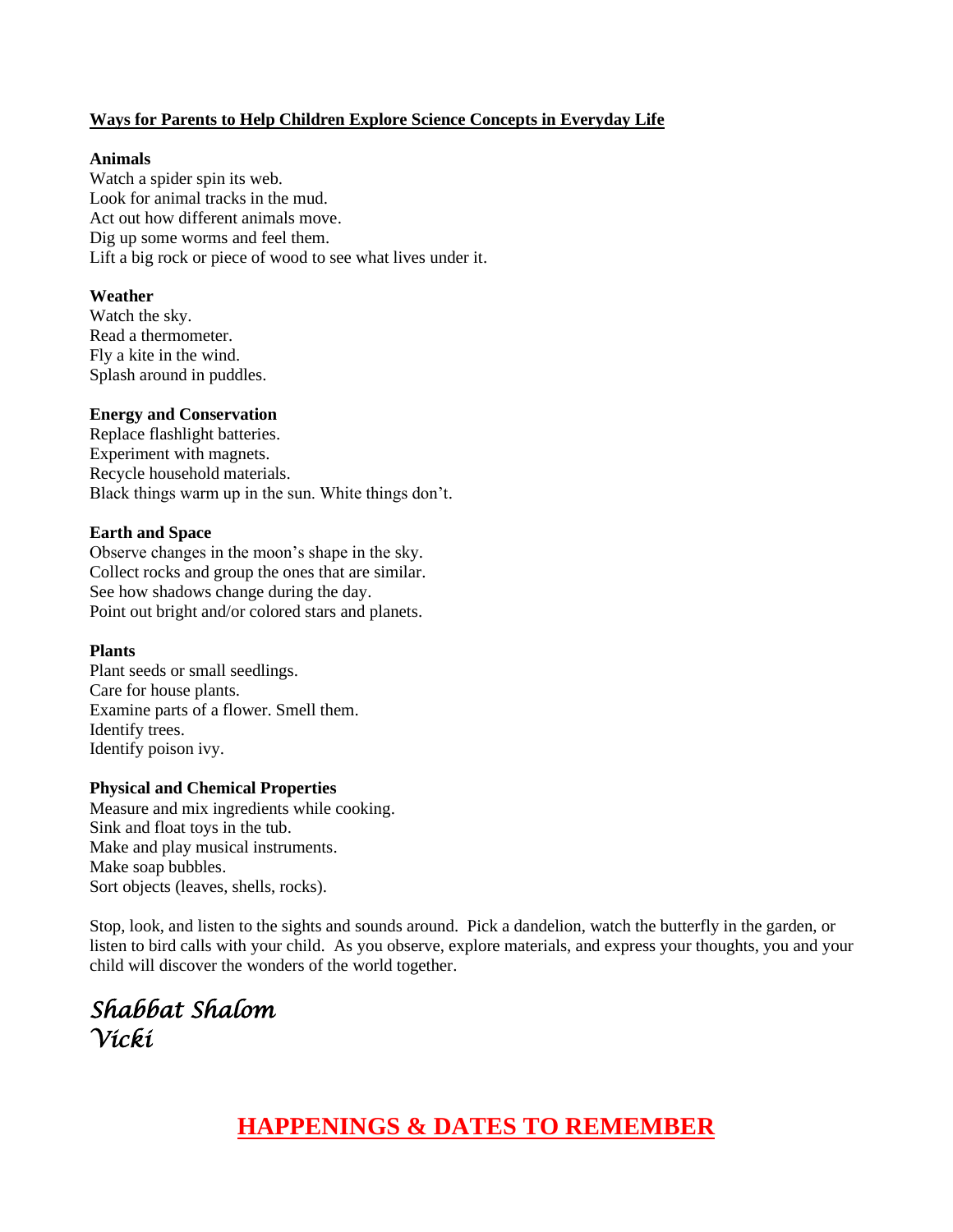**Tuesday, May 24 Pee Wee Pros for 3s and Pre-K Thursday, May 26 Handprint Tile Fundraiser Friday May 27 Spread the Light – Take a Photo of Your Child Lighting Shabbat Candles Monday, May 30 Memorial Day – School Closed Tuesday, May 31 Rosh Chodesh Sivan Tuesday, May 31 Pee Wee Pros for 3s and Pre-K Thursday, June 2 School-Wide End-of-Year Celebration Thursday, June 2 Teacher Recognition Day – School Closes at 12:30 Sunday, June 5 Shavuot Wednesday, June 8 Last Day of School – School Closes at 12:00 Thursday, June 9 Pre-K Graduation – 9:45 AM Mon-Fri June 13-24 Pre-Summer Enrichment Wednesday, July 6 Summer Program Begins Friday, August 19 Summer Program Ends Thursday, September 8 First Day of School for 2022-2023**

### **CONNECTIONS**

**Spread the Light – Take a photo of your child lighting Shabbat Candles on Friday, May 27 and send it to your teacher. We will be making a beautiful display of "Spreading the Light." Thank you!**

**Handprint Tile Fundraiser is Back – We are very excited about our walls outside and inside the entrance to the Early Childhood Education Center. This visible space serves as a beautiful way to remember your child's years at Temple Beth-El ECEC by adding an imprint of your child's hand. Your tile dedication will help support the many programs we provide for our children and families. "Muddworks" of Great Neck will help us with this endeavor and will bring supplies to our school. The cost is \$40 per tile. Muddworks is coming to our school on May 26. Thank you, in advance, for your support.**

**Registration for the Summer Program – Our Summer Program is a wonderful way to provide consistency and a seamless flow of the year. We are offering programs for children who are two, three, and four years old. We are excited to offer the opportunity for our students to continue their experiences at Temple Beth-El during the summer. Stress-free transitions are important for young children. If you have any questions, please don't hesitate to call or email me.**

**Registration for 2022-2023 - Don't get closed out of a class for the 2022-2023 school year. If you have any questions about our program for your child for next year, please don't hesitate to call or email me. I'm always happy and proud to provide a tour and talk about our school.** 

**Health and Safety Precautions – Wash your hands!! Hand washing, when done correctly, is the single most effective way to prevent the spread of communicable diseases. Good hand washing technique is easy to learn and can significantly reduce the spread of infectious diseases among both children and adults. The health and safety procedures in the ECEC are very specific as we strive to reduce the spread of infection in our school. Your cooperation is essential and very much appreciated.**

**Dressing for the Outdoors – Please be attentive to the weather every day to ensure that your child is appropriately dressed for outdoor play. Our goal in all weather is to keep the children warm, dry and comfortable. If they are not dressed properly, the class is unable to take advantage of the open air and the many interesting outdoor spaces around the temple building. Boots, raincoats, an extra pair of sneakers, two complete changes of clothing (to be left in school), sweaters, hats, mittens, a warm jacket,**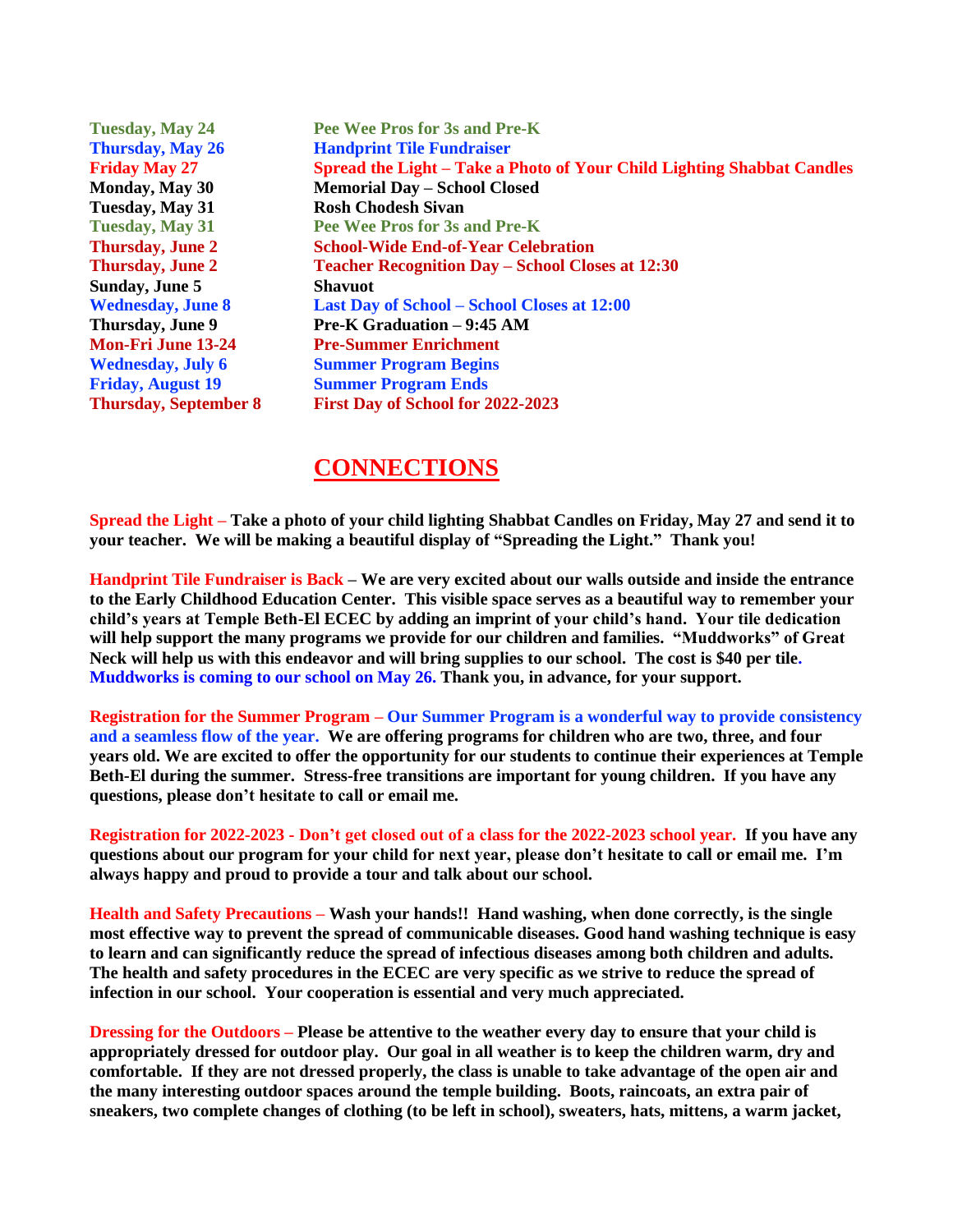**snow pants and snow boots are necessary. As the weather becomes colder, we will be outdoors when the temperature is above 30 degrees. Please label all children's clothing! Thank you.**

**Nut-Free School – Reminder - We are a Nut-Free and Sesame-Free School. Please do not send food with nuts or sesame seeds in any form. And please do not give any of these foods to your child on school grounds. We have many children with serious food allergies this year. Thank you so much for your cooperation.**

**Hot Lunch Program - The foods children eat and lifestyle habits they learn have a lasting effect on their health. Due to the overwhelming interest of our families to provide nutritious meals for lunch, we offer meat and dairy lunches for all students. As you know, one of the values of our school is to maintain the highest quality of care whenever possible. This value should also be reflected in the foods we eat. Lunch Menu:**

**Monday – Plain pasta, sauce, shredded mozzarella and vegetable Tuesday – Baked chicken fingers and corn Wednesday Pizza and Israeli salad Thursday- Sliders/hamburgers, sweet potato fries and cucumber salad Friday – Pancakes and applesauce**

**Our lunch is provided in individual packages for each child. We also have whole wheat bread and soy butter available to children who have not yet acquired the taste for these new foods. We hope that over time, children will discover and enjoy a variety of foods.**

**Shabbat Sing – Every Friday, I celebrate Shabbat with the toddlers, three-year-olds and Pre-K students. We join together on Friday mornings to experience a beautiful sing-along with me. It is the highlight of my week - every week. I feel very blessed to be able to teach your children beautiful Shabbat melodies. We sing, dance, and work together as a school community to create a joyous Shabbat celebration.** 

**Important ECEC Telephone Information – If you have an important message and cannot reach me or Nancy on the telephone during the day, please ask someone in the main office to find us and relay the message. We hope this system will help you if you are unable to talk to us in person.**

**Contact Information - Please call, email or see me if you have anything you would like to discuss. My email address is [vperler@tbegreatneck.org.](mailto:vperler@tbegreatneck.org) This is usually the best way to reach me.**

**Links to Remember – I invite you to visit the websites connected to the links below. The links relate to information about early childhood education, Jewish life and learning, and helpful hints for parents.**

**<https://www.naeyc.org/our-work/families/explore-great-outdoors>**

**<https://www.naeyc.org/resources/pubs/yc/may2019/outdoor-play-is-essential>**

**<https://www.communityplaythings.com/resources/articles/2010/outdoor-play>**

**<http://www.jnf.org/>(Plant a tree in Israel for Yom Ha'Atzmaut)**

**<https://tinyurl.com/yb9uuvtk> (Ideas for Children's Independent Play Experiences Outdoors)**

**[https://www.huffpost.com/entry/childrens-books-empathy-kindness\\_l\\_5d52e7b1e4b0c63bcbee2699](https://www.huffpost.com/entry/childrens-books-empathy-kindness_l_5d52e7b1e4b0c63bcbee2699)**

**[https://www.ujafedny.org](https://www.ujafedny.org/) (Support Humanitarian Aid in Ukraine)**